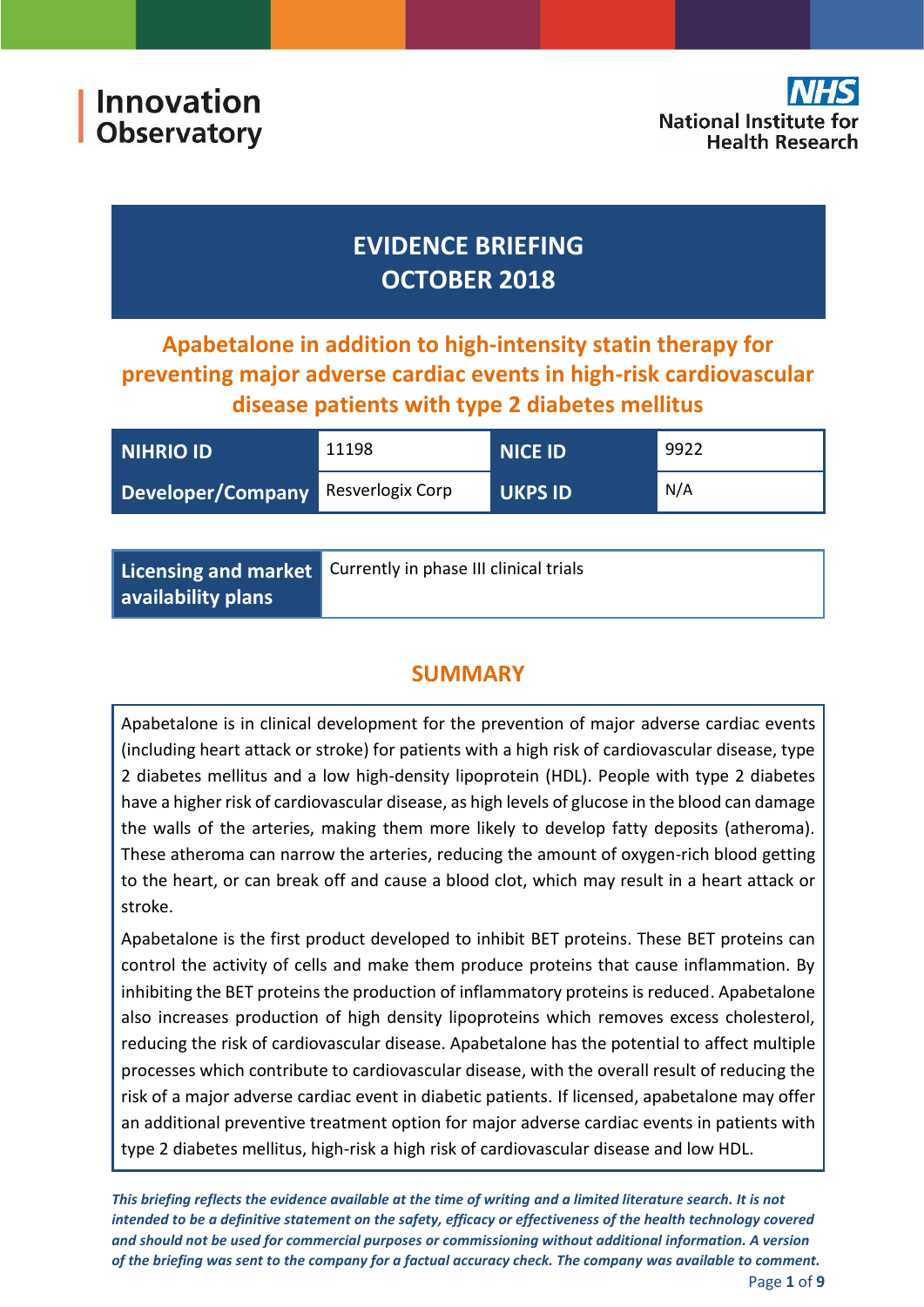# **PROPOSED INDICATION**

Reduction of major adverse cardiac events (MACE) in high-risk cardiovascular disease (CVD) patients with type 2 diabetes mellitus (T2DM) and low high-density lipoprotein (HDL).<sup>1</sup>

# <span id="page-1-0"></span>**TECHNOLOGY**

#### **DESCRIPTION**

Apabetalone (RVX-208) is in clinical development for patients with high-risk CVD, T2DM and low HDL. Apabetalone is a first-in-class, small molecule that is a selective BET (bromodomain and extraterminal) protein inhibitor. BET bromodomain inhibition is an epigenetic mechanism that can regulate disease-causing genes. Apabetalone is a BET inhibitor selective for the second bromodomain (BD2) within the BET proteins. This selective inhibition of apabetalone on BD2 produces a specific set of biological effects with potentially important benefits for patients with conditions including highrisk CVD and diabetes mellitus, while maintaining a well described safety profile.<sup>2</sup>

In the phase III trial (BETonMACE; NCT02586155), apabetalone is administered orally as a 100mg capsule twice daily in addition to high-intensity statin therapy (atorvastatin or rosuvastatin).<sup>3</sup>

#### **INNOVATION AND/OR ADVANTAGES**

Apabetalone affects multiple processes which contribute to the onset and worsening of disease. It can regulate the expression of genes and restore the function of pathways underlying the pathogenesis of CVD. The incidence of MACE is reduced due to this epigenetic regulation, which causes: 4

- reductions in mediators that promote inflammation of the vasculature
- reductions in mediators that promote calcium deposition in the vasculature
- reductions in the components of the coagulation cascade
- reductions in components and the function of the complement cascade
- increased apolipoprotein A-I (ApoA-I), positive effect on lipid content of HDL
- <span id="page-1-1"></span>delayed and reduced oral glucose absorption and endogenous production

HDL, through activity of the main protein component ApoA-I, can reduce the risk of CVD by removing excess cholesterol from atherosclerotic plaque. Studies have shown that apabetalone increases ApoA-I gene transcription and protein production in human and primate primary hepatocytes. Accordingly, apabetalone also significantly increases levels of ApoA-I, HDL-associated cholesterol, and HDL particle number. 5

#### **DEVELOPMENT STATUS AND/OR REGULATORY DESIGNATIONS**

Apabetalone does not currently have Marketing Authorisation in the EU/UK for any indication.<sup>6</sup>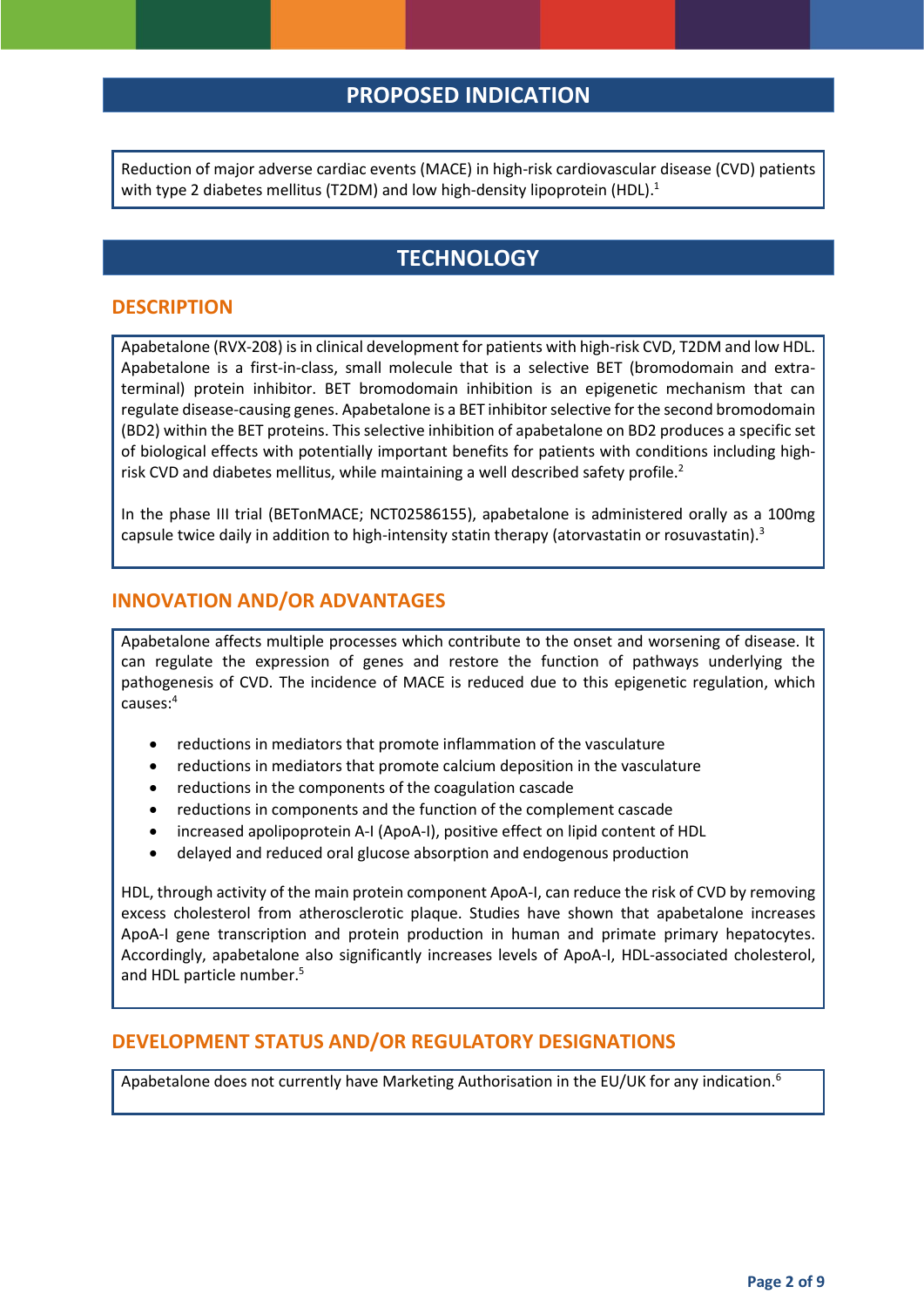## <span id="page-2-0"></span>**PATIENT GROUP**

#### **DISEASE BACKGROUND**

T2DM is a long-term condition that causes the level of sugar (glucose) in the blood to become too high. In patients with T2DM the body does not produce enough insulin, or the body has become resistant to the insulin being produced.<sup>7</sup>

People with T2DM have an increased risk of developing CVD. High levels of glucose in the blood can damage the walls of the arteries, making them more likely to develop fatty deposits (atheroma)[.](#page-2-0)<sup>7</sup> The arteries become narrowed by the gradual build-up of atheroma, inhibiting the delivery of oxygen-rich blood to the heart. If a piece of atheroma breaks away it can cause a blood clot, which may result in a MACE such as a heart attack or stroke.<sup>8</sup>

#### **CLINICAL NEED AND BURDEN OF DISEASE**

The latest figures published by NHS Digital give a recorded prevalence of DM in adults at 3,116,399 in England in 2016/17.<sup>9</sup> It is estimated that 90% of people with DM have T2DM, which would equate to 2,804,759 adults.<sup>10</sup>

Multiple vascular risk factors and wide-ranging complications make diabetes care complex and timeconsuming, and many areas of healthcare services must be involved for optimal management. Diabetes care is estimated to account for at least 5% of UK healthcare expenditure, and up to 10% of NHS expenditure.<sup>11</sup>

<span id="page-2-1"></span>CVD is a major cause of death and disability in people with diabetes, accounting for 52% of fatalities in people with T2DM.<sup>12</sup> In patients with diabetes, women have a greater risk of developing CVD than men, and people of South Asian or African Caribbean background have an increased risk of developing T2DM and therefore an increased risk of developing CVD.<sup>13</sup> Recent studies suggest a MACE rate of >11% over 18 months in T2DM patients despite a baseline LDL-C of <2.1 mmol/L.<sup>[3](#page-1-0)</sup>

### **PATIENT TREATMENT PATHWAY**

#### **PATIENT PATHWAY**

NICE guidelines recommend that clinicians should adopt an individualised approach to diabetes care that is tailored to the needs and circumstances of adults with T2DM, taking into account their personal preferences, comorbidities, risks from polypharmacy, and their ability to benefit from long-term interventions because of reduced life expectancy.<sup>[11](#page-2-1)</sup>

Structured education is an integral part of diabetes care, and should be offered to patients at time of diagnosis, with annual reinforcement and review. Other key priorities include dietary advice, blood pressure management, blood glucose management, drug treatment, and the monitoring of complications.[11](#page-2-1)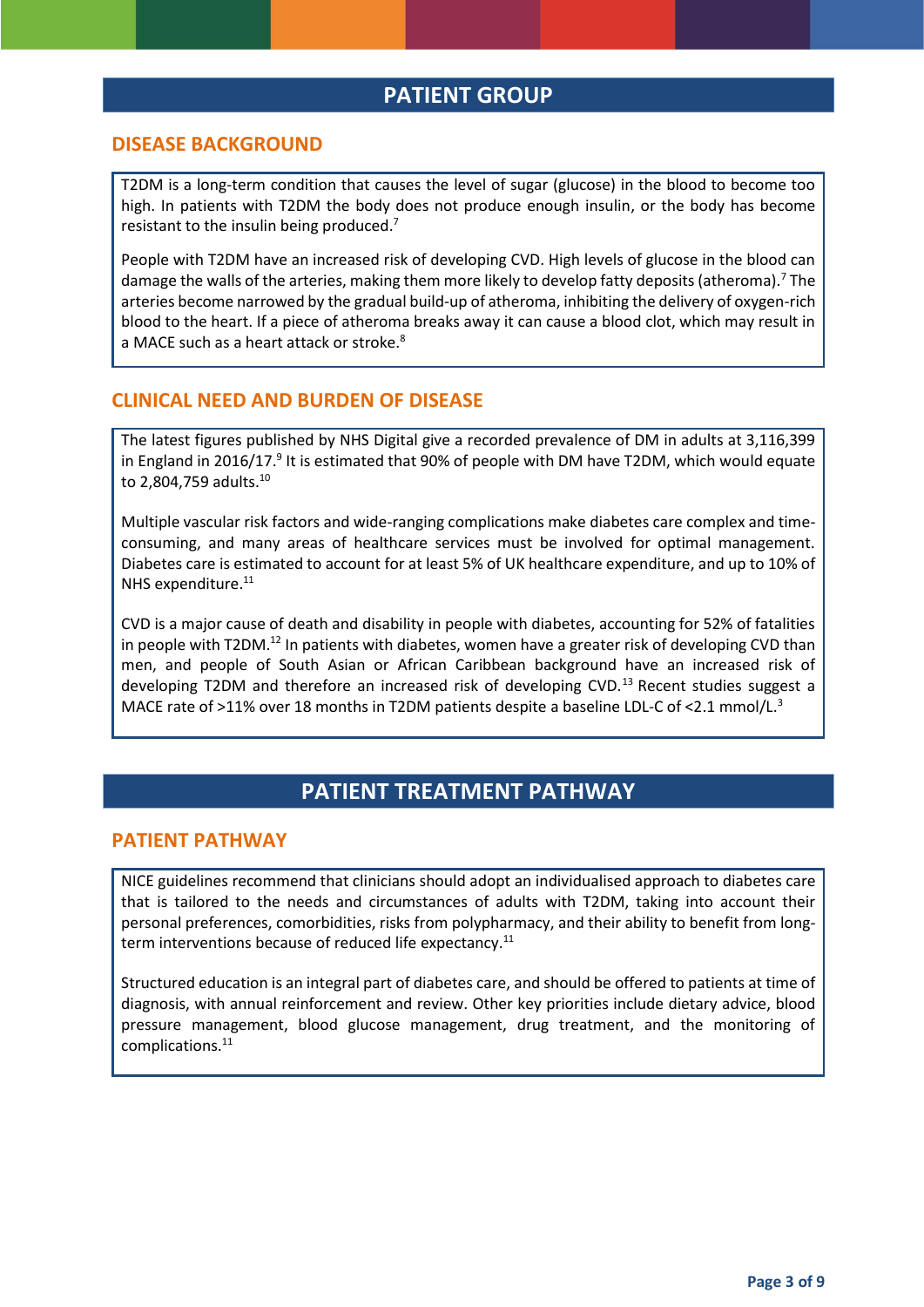### **CURRENT TREATMENT OPTIONS**

<span id="page-3-0"></span>Guidelines recommend lifestyle modifications for the primary and secondary prevention of CVD, including a cardioprotective diet, physical activity, weight management, alcohol consumption and smoking cessation.<sup>14</sup>

NICE recommends the use of atorvastatin 20mg for the primary prevention of CVD in people with T2DM who have a 10% or greater 10-year risk of developing CVD. For patients who have CVD, atorvastatin 80mg is recommended. [14](#page-3-0)

SIGN guidelines state:<sup>15</sup>

- <span id="page-3-1"></span> low dose aspirin is not recommended for primary prevention of vascular disease in patients with T2DM
- Aspirin (75mg per day) should be given routinely and continued long term in patients with T2DM and coronary heart disease (CHD)
- patients with clinical MI should be maintained on long term beta blocker therapy, and should be commenced on long term ACE inhibitor therapy within the first 36 hours of MI
- intensive lipid-lowering therapy with atorvastatin 80mg should be considered for patients with T2DM and acute coronary syndromes, objective evidence of CHD on angiography or following coronary revascularisation procedures
- all patients with stable angina due to atherosclerotic disease should receive long term standard aspirin and statin therapy, and should be considered for treatment with ACE inhibitors

### **PLACE OF TECHNOLOGY**

If licensed, apabetalone may offer an additional preventive treatment option for MACE in patients with T2DM, high-risk CVD and low HDL.

|                                 | <b>CLINICAL TRIAL INFORMATION</b>                                                                                                                                                                                             |
|---------------------------------|-------------------------------------------------------------------------------------------------------------------------------------------------------------------------------------------------------------------------------|
| <b>Trial</b>                    | BETonMACE, NCT02586155, RVX222-CS-015; apabetalone vs placebo, both in<br>addition to high-intensity statin therapy (atorvastatin or rosuvastatin); phase III                                                                 |
| <b>Sponsor</b>                  | Resverlogix Corp                                                                                                                                                                                                              |
| <b>Status</b>                   | Ongoing                                                                                                                                                                                                                       |
| Source of<br><b>Information</b> | Trial registry <sup>3</sup>                                                                                                                                                                                                   |
| Location                        | EU (not UK), USA and other countries                                                                                                                                                                                          |
| <b>Design</b>                   | Randomised, placebo-controlled                                                                                                                                                                                                |
| <b>Participants</b>             | n=2,400 (planned); aged 18+ yrs; high-risk T2DM with low HDL; coronary<br>artery disease (CAD) event of either unstable angina or myocardial infarction 7-<br>90 days prior to Visit 1                                        |
| <b>Schedule</b>                 | Randomised to apabetalone 100mg capsule twice daily with high-intensity<br>statin therapy (atorvastatin or rosuvastatin); or placebo capsule twice daily<br>with high-intensity statin therapy (atorvastatin or rosuvastatin) |
| Follow-up                       | Active treatment and follow-up time periods not stated                                                                                                                                                                        |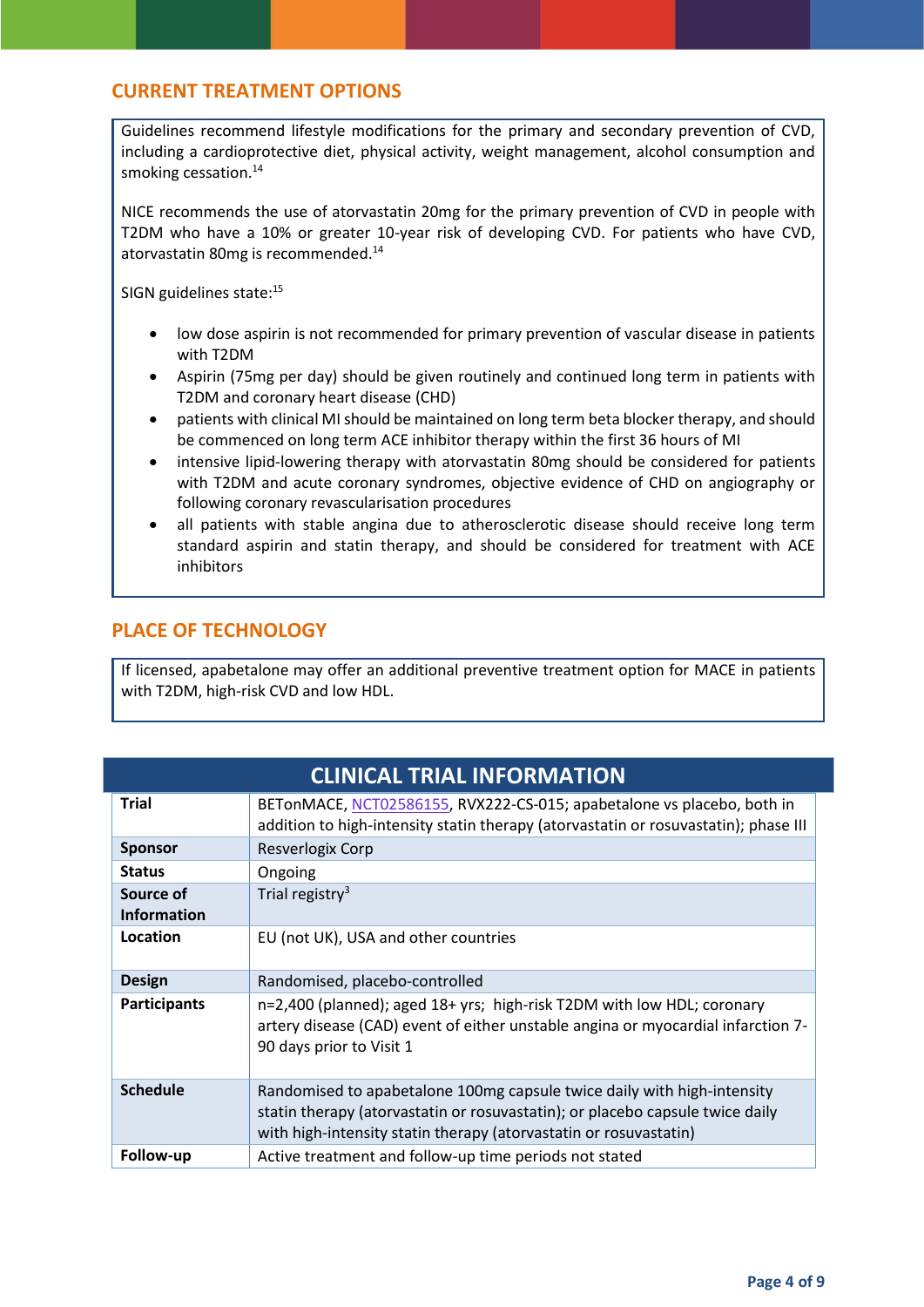| Primary<br><b>Outcomes</b>          | Time to first occurrence of adjudication-confirmed narrowly defined MACE<br>(single composite endpoint of CV death or non-fatal MI or stroke) [Time<br>Frame: 120 wks]                                                                                                                                                                                                                                                                                                                                                                                                                                                                                                                                                                                                                                                                                                                                                                                                                                                                                                                                                                                                                                                                 |
|-------------------------------------|----------------------------------------------------------------------------------------------------------------------------------------------------------------------------------------------------------------------------------------------------------------------------------------------------------------------------------------------------------------------------------------------------------------------------------------------------------------------------------------------------------------------------------------------------------------------------------------------------------------------------------------------------------------------------------------------------------------------------------------------------------------------------------------------------------------------------------------------------------------------------------------------------------------------------------------------------------------------------------------------------------------------------------------------------------------------------------------------------------------------------------------------------------------------------------------------------------------------------------------|
| <b>Secondary</b><br><b>Outcomes</b> | Time Frame 120 wks for all outcomes unless otherwise stated<br>Time to first occurrence of adjudication-confirmed broadly defined<br>MACE (CV death, non-fatal MI, hospitalisation for CVD events, or<br>stroke)<br>Group difference in all-cause mortality<br>Change over time within and between treatment groups:<br>○ % change in apoA-I concentration, apoB concentration, LDL-C<br>concentration, HDL-C concentration, TG concentration<br>o change in HbA1c, fasting glucose, fasting insulin, alkaline<br>phosphatase (ALP) (including isoforms for whole pop. And<br>quartiles of ALP baseline concentration)<br>• Change in kidney function in pop (baseline estimated glomerular<br>filtration rate (eGFR) <60 mL/min/1.7m <sup>2</sup> )<br>Incidence of adverse events (AEs) and serious AEs within and between<br>treatment groups<br>Other outcome measures:<br>○ % change in high-sensitivity C-reactive protein (hsCRP) within and<br>between treatment groups<br>○ % change in fibrinogen within and between treatment groups<br>o Transcription (messenger RNA (mRNA)) change in whole blood<br>[Time Frame: 6 wks]<br>o Health related quality of life (HRQOL) as measured using EQ-5D-5L<br>[Time Frame: 122 wks] |
| <b>Key Results</b>                  | $\overline{\phantom{a}}$                                                                                                                                                                                                                                                                                                                                                                                                                                                                                                                                                                                                                                                                                                                                                                                                                                                                                                                                                                                                                                                                                                                                                                                                               |
| <b>Adverse effects</b><br>(AEs)     | $\overline{\phantom{a}}$                                                                                                                                                                                                                                                                                                                                                                                                                                                                                                                                                                                                                                                                                                                                                                                                                                                                                                                                                                                                                                                                                                                                                                                                               |
| <b>Expected</b><br>reporting date   | Primary completion date reported as Sep 2018                                                                                                                                                                                                                                                                                                                                                                                                                                                                                                                                                                                                                                                                                                                                                                                                                                                                                                                                                                                                                                                                                                                                                                                           |

<span id="page-4-0"></span>

| <b>Trial</b>        | ASSURE 1, NCT01067820, RVX222-CS-007; apabetalone vs placebo; phase II                                            |
|---------------------|-------------------------------------------------------------------------------------------------------------------|
| <b>Sponsor</b>      | Resverlogix Corp                                                                                                  |
| <b>Status</b>       | Published                                                                                                         |
| Source of           | Publication <sup>5,16</sup> , trial registry <sup>17</sup>                                                        |
| <b>Information</b>  |                                                                                                                   |
| Location            | EU (not UK), Russia, Argentina and Brazil                                                                         |
| <b>Design</b>       | Randomised, placebo-controlled                                                                                    |
| <b>Participants</b> | n=324; aged 18+ yrs; CAD and low HDL-C level, scheduled to have coronary<br>angiography for a clinical indication |
| <b>Schedule</b>     | Randomised to apabetalone 100mg capsule twice daily; or placebo capsule<br>twice daily                            |
| Follow-up           | Active treatment for 26 wks, follow-up for 30 days                                                                |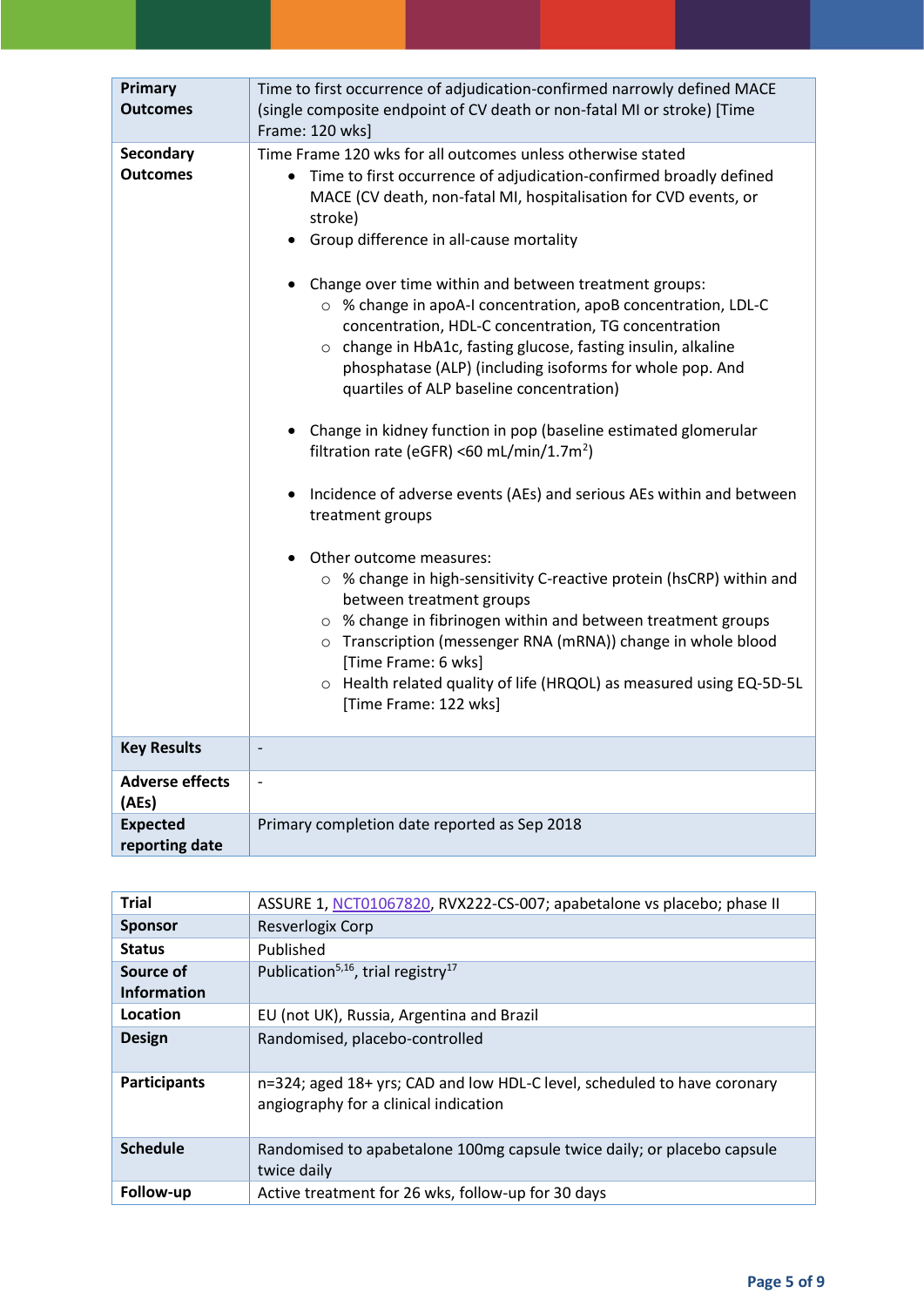| Primary<br><b>Outcomes</b>          | Nominal change in % atheroma volume (PAV) as determined by intravascular<br>ultrasound (IVUS) within apabetalone treated group [Time Frame: baseline to<br>26 wks post-randomisation]                                                                                                                                                                                                                                                                                                                                                                                                                                                                                                                                                                                                                                                                                                                                                                                                                                                                                                                                                                                                                          |
|-------------------------------------|----------------------------------------------------------------------------------------------------------------------------------------------------------------------------------------------------------------------------------------------------------------------------------------------------------------------------------------------------------------------------------------------------------------------------------------------------------------------------------------------------------------------------------------------------------------------------------------------------------------------------------------------------------------------------------------------------------------------------------------------------------------------------------------------------------------------------------------------------------------------------------------------------------------------------------------------------------------------------------------------------------------------------------------------------------------------------------------------------------------------------------------------------------------------------------------------------------------|
| <b>Secondary</b><br><b>Outcomes</b> | Nominal change in PAV as determined by IVUS within apabetalone<br>treated group compared to placebo [Time Frame: baseline to 26 wks<br>post-randomisation]<br>Nominal change in total atheroma volume (TAV) as determined by<br>$\bullet$<br>IVUS within apabetalone treated group compared to placebo [Time<br>Frame: baseline to 26 wks post-randomisation]<br>Nominal change in TAV for the 10mm sub-segment with the greatest<br>$\bullet$<br>disease burden at baseline, with apabetalone treated group as well as<br>compared to placebo [Time Frame: baseline to 26 wks post-<br>randomisation]<br>Proportion of pts with regression of coronary atherosclerosis, defined<br>$\bullet$<br>as a change in PAV from baseline to 26 wks of <0 (i.e. any reduction in<br>PAV) [Time Frame: baseline to 26 wks post-randomisation]<br>% change from baseline in HDL-C, ApoA-I and HDL-subclasses within<br>$\bullet$<br>apabetalone treated group as well as compared to placebo [Time<br>Frame: Wks 14 and 26]<br>Incidence of AEs by treatment group, including MACE (death, MI,<br>$\bullet$<br>stroke, coronary revascularisation, hospitalisation for ACE or heart<br>failure) [Time Frame: continuous] |
| <b>Key Results</b>                  | Pooled results for ASSURE 1 (NCT01067820), SUSTAIN (NCT01423188) and<br>ASSERT (NCT01058018):<br>At baseline, pts treated with apabetalone were more likely to be Caucasian,<br>have a history of dyslipidemia, and be undertreated with ß-blocker and anti-<br>platelet agents. Treatment with apabetalone produced the following dose-<br>dependent changes compared with placebo: increases in ApoA-I of up to 6.7%<br>(P < 0.001), increases in HDL-C of up to 6.5% (P < 0.001), increases in large HDL<br>particles of up to 23.3% (P < 0.001), and decreases in hsCRP of $-$ 21.1% (P =<br>0.04). Apabetalone treatment did not affect atherogenic lipoproteins<br>compared with placebo.                                                                                                                                                                                                                                                                                                                                                                                                                                                                                                                |
| <b>Adverse effects</b><br>(AEs)     | Pooled results for ASSURE 1 (NCT01067820), SUSTAIN (NCT01423188) and<br>ASSERT (NCT01058018):<br>Pts treated with apabetalone experienced fewer major adverse cardiovascular<br>events than those treated with placebo (5.9 vs. 10.4%; $P = 0.02$ ), a finding that<br>was more prominent in patients with diabetes (5.4 vs. 12.7%; $P = 0.02$ ), with<br>baseline HDL-C < 39 mg/dl (5.5 vs. 12.8%; $P = 0.01$ ), or with elevated hsCRP<br>levels (5.4 vs. 14.2%; P = 0.02).                                                                                                                                                                                                                                                                                                                                                                                                                                                                                                                                                                                                                                                                                                                                  |

| <b>Trial</b>        | SUSTAIN, NCT01423188, RVX222-CS-008; apabetalone vs placebo; phase II      |
|---------------------|----------------------------------------------------------------------------|
| <b>Sponsor</b>      | Resverlogix Corp                                                           |
| <b>Status</b>       | Published                                                                  |
| Source of           | Publication <sup>5,16</sup> , trial registry <sup>18</sup>                 |
| <b>Information</b>  |                                                                            |
| Location            | South Africa                                                               |
| <b>Design</b>       | Randomised, placebo-controlled                                             |
| <b>Participants</b> | n=176; aged 18+ yrs; stable CAD and low HDL-C level, taking statin therapy |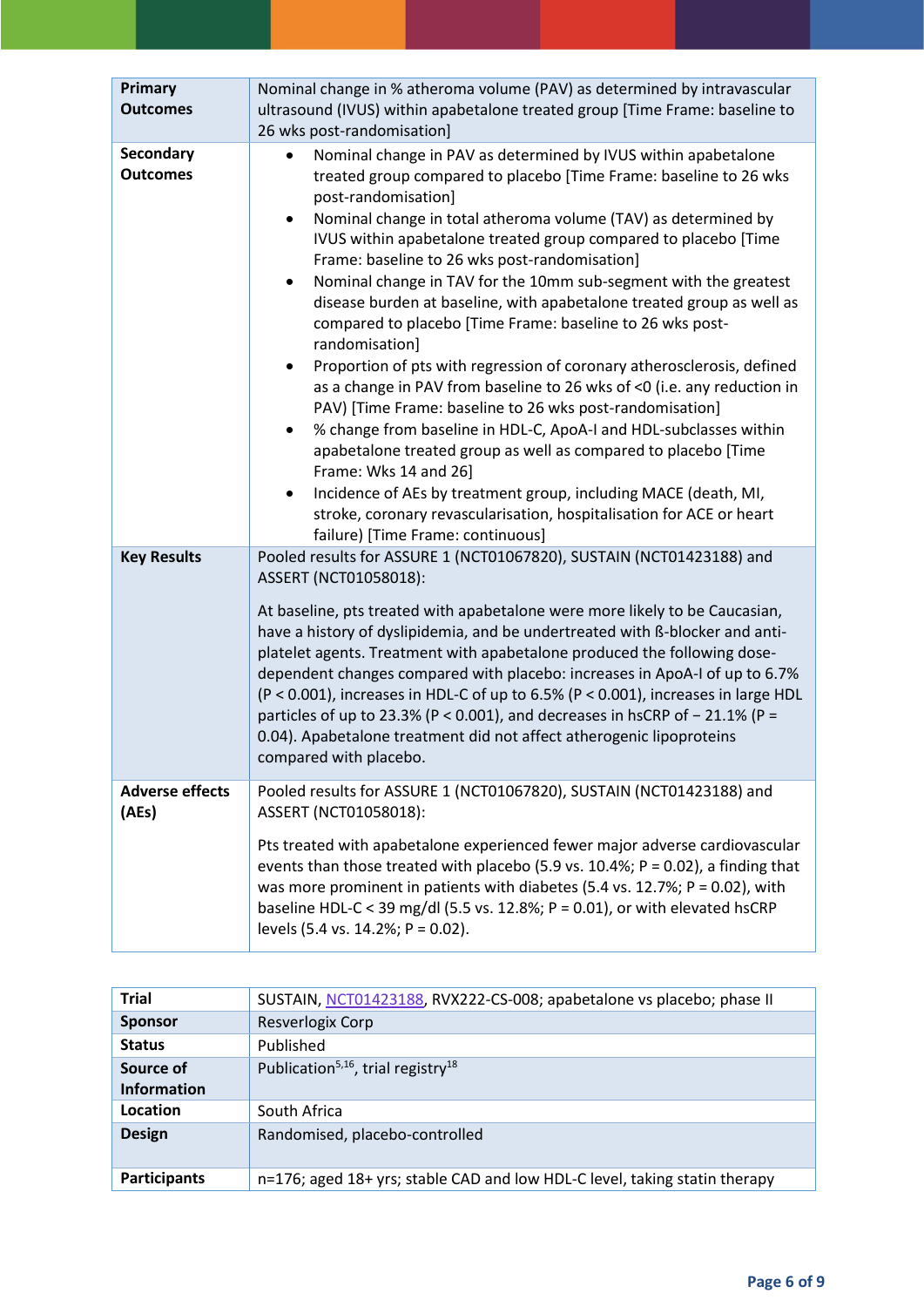| <b>Schedule</b>                     | Randomised to apabetalone 100mg capsule twice daily; or placebo capsule<br>twice daily                                                                                                                                                                                                                                                                                                                                                                                                                                                                                                                                                                                                                                                                                                                                                                                                                                                            |
|-------------------------------------|---------------------------------------------------------------------------------------------------------------------------------------------------------------------------------------------------------------------------------------------------------------------------------------------------------------------------------------------------------------------------------------------------------------------------------------------------------------------------------------------------------------------------------------------------------------------------------------------------------------------------------------------------------------------------------------------------------------------------------------------------------------------------------------------------------------------------------------------------------------------------------------------------------------------------------------------------|
| Follow-up                           | Active treatment for 24 wks, follow-up for 30 days                                                                                                                                                                                                                                                                                                                                                                                                                                                                                                                                                                                                                                                                                                                                                                                                                                                                                                |
| Primary<br><b>Outcomes</b>          | % change in HDL-C for apabetalone treated group compared to placebo [Time<br>Frame: 24 wks]                                                                                                                                                                                                                                                                                                                                                                                                                                                                                                                                                                                                                                                                                                                                                                                                                                                       |
| <b>Secondary</b><br><b>Outcomes</b> | % change in HDL-C within treatment group from baseline to 24 wks for<br>$\bullet$<br>apabetalone treated group and placebo group [Time Frame: 24 wks]<br>% change in plasma ApoA-I from baseline for apabetalone compared<br>to placebo (within and between treatment groups) [Time Frame: 4, 12<br>and 24 wks]<br>% change in LDL-C, non-HLD-C, TG and HDL sub-classes from baseline<br>for apabetalone compared to placebo (within and between treatment<br>groups) [Time Frame: 4, 12 and 24 wks]<br>Incidence of AEs by treatment group [Time Frame: pts followed for<br>duration of study: 30 wks (2 wks screening, 24 wks active treatment, 4<br>wk follow-up)]<br>% change in HDL-C from baseline for apabetalone compared to<br>placebo (within and between treatment groups) [Time Frame: 4 and 12<br>wks]<br>% change in hsCRP for apabetalone compared to placebo (within and<br>between treatment groups) [Time Frame: 12 and 24 wks] |
| <b>Key Results</b>                  | See table above                                                                                                                                                                                                                                                                                                                                                                                                                                                                                                                                                                                                                                                                                                                                                                                                                                                                                                                                   |
| <b>Adverse effects</b><br>(AEs)     | See table above                                                                                                                                                                                                                                                                                                                                                                                                                                                                                                                                                                                                                                                                                                                                                                                                                                                                                                                                   |

| <b>Trial</b>                    | ASSERT, NCT01058018, RVX222-CS-005; apabetalone vs placebo; phase II                                                                                                                                           |
|---------------------------------|----------------------------------------------------------------------------------------------------------------------------------------------------------------------------------------------------------------|
| <b>Sponsor</b>                  | Resverlogix Corp                                                                                                                                                                                               |
| <b>Status</b>                   | Published                                                                                                                                                                                                      |
| Source of                       | Publication <sup>16</sup> , trial registry <sup>19</sup>                                                                                                                                                       |
| <b>Information</b>              |                                                                                                                                                                                                                |
| Location                        | <b>USA</b>                                                                                                                                                                                                     |
| <b>Design</b>                   | Randomised, placebo-controlled                                                                                                                                                                                 |
| <b>Participants</b>             | n=299; aged 18+ yrs; stable CAD, taking statin therapy                                                                                                                                                         |
| <b>Schedule</b>                 | Randomised to apabetalone 50mg or 100mg or 150mg capsule twice daily; or<br>placebo capsule twice daily                                                                                                        |
| Follow-up                       | Active treatment for 12 wks, follow-up for 30 days                                                                                                                                                             |
| Primary<br><b>Outcomes</b>      | % change in ApoA-I from baseline to 12 wks post-randomisation for each<br>treatment arm compared to placebo [Time Frame: baseline to 12 wks post<br>study drug treatment]                                      |
| Secondary<br><b>Outcomes</b>    | Compare the dose and time response relationships for major lipids (ApoA-I,<br>total cholesterol, HDL-C, LDL-C, non-HDL-C, TG, ApoB, LDL, and HDL-subclasses)<br>over time course [Time Frame: 4, 8 and 12 wks] |
| <b>Key Results</b>              | See table above                                                                                                                                                                                                |
| <b>Adverse effects</b><br>(AEs) | See table above                                                                                                                                                                                                |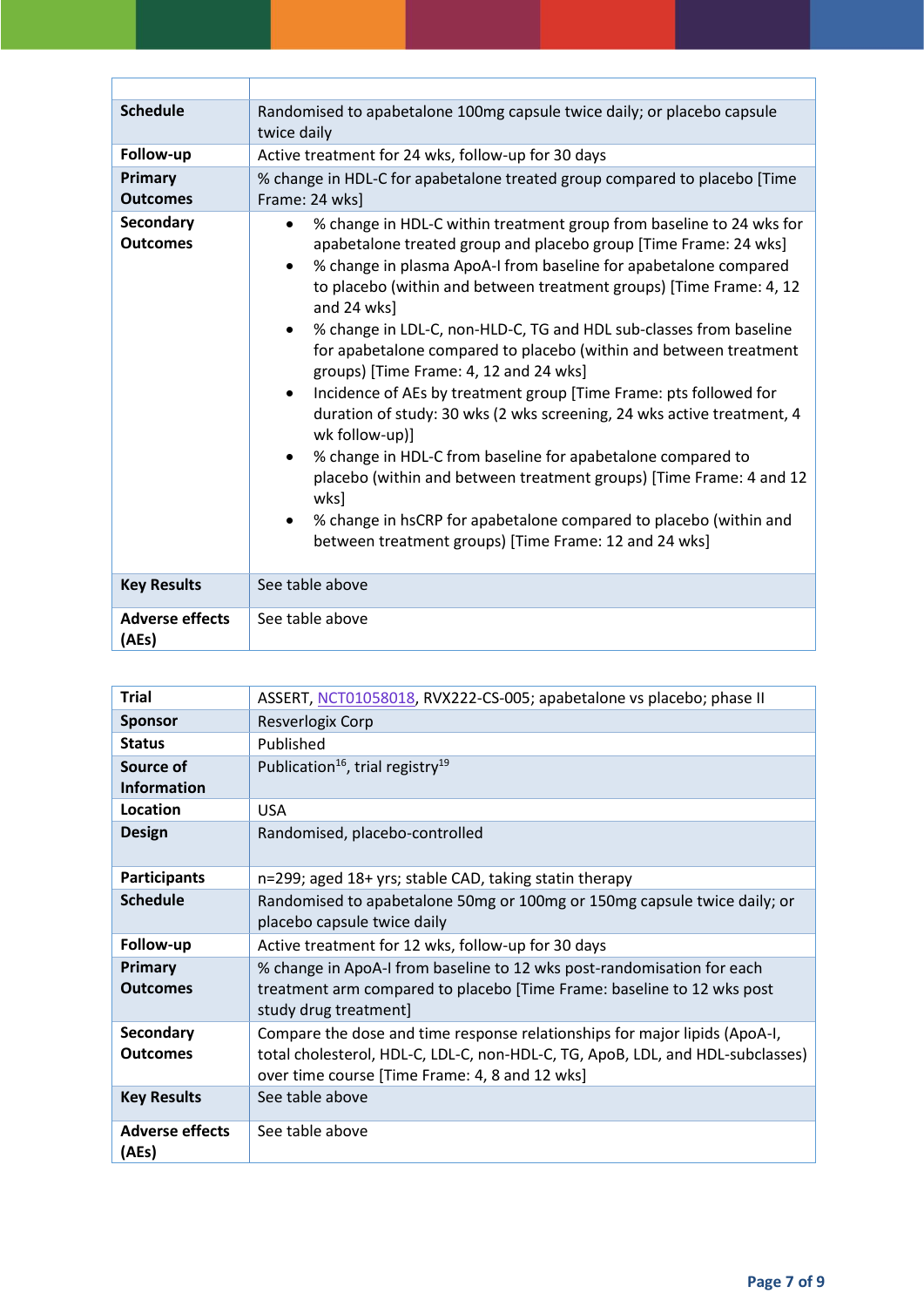# **ESTIMATED COST**

The cost of apabetalone is not yet known.

## **ADDITIONAL INFORMATION**

Resverlogix Corp did not enter information about this technology onto the UK PharmaScan database; the primary source of information for UK horizon scanning organisations on new medicines in development. As a result, the NIHR Innovation Observatory has had to obtain data from other sources. UK PharmaScan is an essential tool to support effective NHS forward planning; allowing more effective decision making and faster uptake of innovative new medicines for patients who could benefit. We urge pharmaceutical companies to use UK PharmaScan so that we can be assured of upto-date, accurate and comprehensive information on new medicines.

# **RELEVANT GUIDANCE**

#### **NICE GUIDANCE**

- NICE guideline. Type 2 diabetes in adults: management (NG28). December 2015, updated May 2017.
- NICE clinical guideline. Cardiovascular disease: risk assessment and reduction, including lipid modification (CG181). July 2014, updated September 2016.
- NICE clinical guideline. Atrial fibrillation: management (CG180). June 2014, updated August 2014.
- NICE clinical guideline. Stable angina: management (CG126). July 2011, updated August 2016.

#### **NHS ENGLAND (POLICY/COMMISSIONING) GUIDANCE**

#### **OTHER GUIDANCE**

**.** 

 Scottish Intercollegiate Guidelines Network (SIGN). Management of diabetes (SIGN 116). March 2010, updated November 2017.<sup>[15](#page-3-1)</sup>

### **REFERENCES**

<sup>1</sup> Resverlogix Corp. *Science: Clinical.* Available from[: https://www.resverlogix.com/science/clinical.html](https://www.resverlogix.com/science/clinical.html) [Accessed 25 September 2018]

<sup>2</sup> Resverlogix Corp. *Resverlogix announces FDA confirmation regarding filing pathway for Apabetalone.* [Press release (14 June 20180. Available from:<https://www.resverlogix.com/investors/news.html?article=612> [Accessed 25 September 2018]